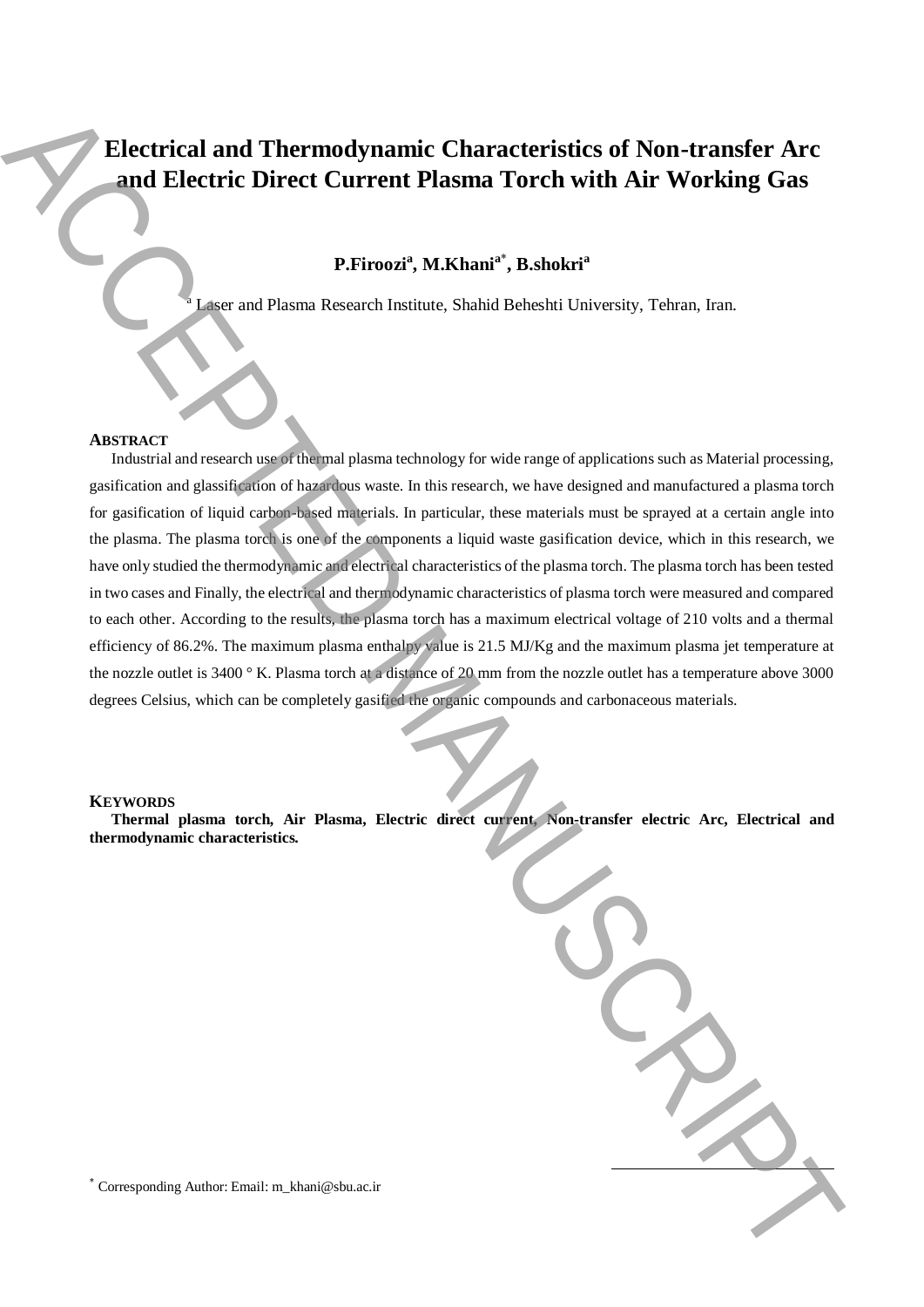### **Introduction**

Industrial and research use of thermal plasma technology for wide range of applications such as Material processing, gasification and disposing of hazardous waste. Nikita Obraztsov et al [1] The characterization of AC plasma burners has been investigated, which was used for processing organic materials. Nishikawa et al [2] direct current plasma torch with flow of steam and air gas have been investigated and Also, the effect of plasma torch gas on carbon chain decomposition rate in the gasification process has been studied. Guohua et al [3] studied characterization of direct current plasma torch with steam working gas for materials processing and gasification applications. Chau et al [4] studied characterization of direct current plasma torch with steam working gas with tubular electrodes. In this research, we have designed and manufactured a plasma torch for gasification of liquid carbonbased materials. This liquid residue should be sprayed into the plasma at a specified angle. Therefore, several parameters in characterizing the plasma torch are important for this application, which are: 1- Suitable plasma width at a distance of 20 mm from the nozzle outlet, 2- Temperatures above 3000 degrees Kelvin plasma at a distance of 20 mm from the nozzle outlet, 3- High plasma enthalpy, 4- Thermal efficiency of the torch, 5- Atomic radicals in plasma. As an assumption, the waste should be injected at a distance of 20 mm from the nozzle outlet, we have considered this distance as our effective distance. Accordingly, Plasma temperature and plasma width were measured at this distance. In this research, we have only studied the thermodynamic and electrical characteristics of the plasma torch.

### **Methodology**

Figure 1 Part B, describes the arrangement of the test components that including: A DC power supply, cooling water tank, gas supply, oscilloscope, optical emission spectrometer, barometer and thermometer. Figure 1 Part A, shows a view of a 25-kW air plasma torch that has been sampled.

from 2 to 3 bar, and the characteristics of the Plasma torch parameters are inscribed for each case.

#### **Results and Discussion**

The torch voltage variation is shown in Figure 3.



**Figure 2.** Diagram A, shows the voltage variation to the electric current and Diagram B, shows the voltage changes to the working gas pressure.

Thermal efficiency as one of the studied parameters of plasma torch is defined as follows:

$$
- (1)
$$

$$
\eta = \frac{LV \cdot (A\epsilon\sigma(T_S^4 - T_\infty^4) + Ah(T_S - T_\infty) + 4.18c_{CW} \cdot q_{CW}(T_2 - T_I))}{LV}
$$

Which  $\eta$  is the thermal efficiency, *I* is the arc current, *V* is the arc voltage, *A* is the outer surface area of the torch,  $\varepsilon$  is the emissivity of the torch surface,  $\sigma$  is the Stefan–Boltzmann constant, *h* is the torch–environment convective heat transfer



The method of the experiments is defined as follows; Plasma torch characteristics have been investigated for two different cases. In the first case, the working gas pressure is kept constant at 2 bar and the electric current is increased from 50 to 100 amps. In the latter case, the electric current was kept constant at 100 amps and the working pressure was increased

coefficient,  $T_{\infty}$  is the ambient temperature that is equal to 300K,  $T_s$  is the temperature of the torch outer surface,  $c_{cw}$ is the specific heat of water,  $q_{\text{cw}}$  is the volume flux of cooling water, and  $T_1$ ,  $T_2$  are the water temperatures at the inlet and